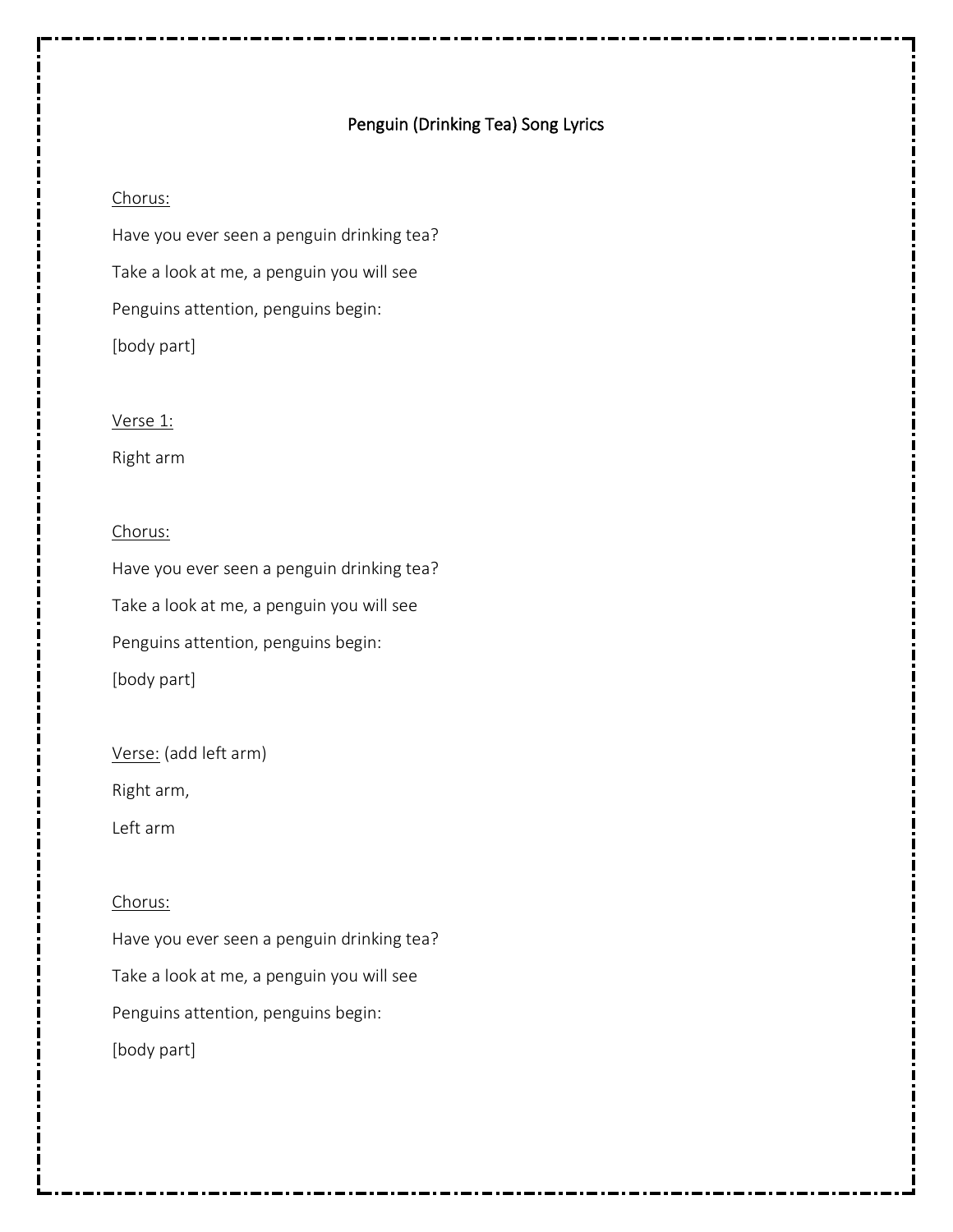Verse: (add right leg)

Right arm,

Left arm,

Right leg

# Chorus:

Have you ever seen a penguin drinking tea? Take a look at me, a penguin you will see Penguins attention, penguins begin: [body part]

Verse: (add left leg)

Right arm,

Left arm,

Right leg,

Left leg

## Chorus:

Have you ever seen a penguin drinking tea? Take a look at me, a penguin you will see Penguins attention, penguins begin: [body part]

Verse: (add nod your head) Right arm,

Left arm,

Right leg,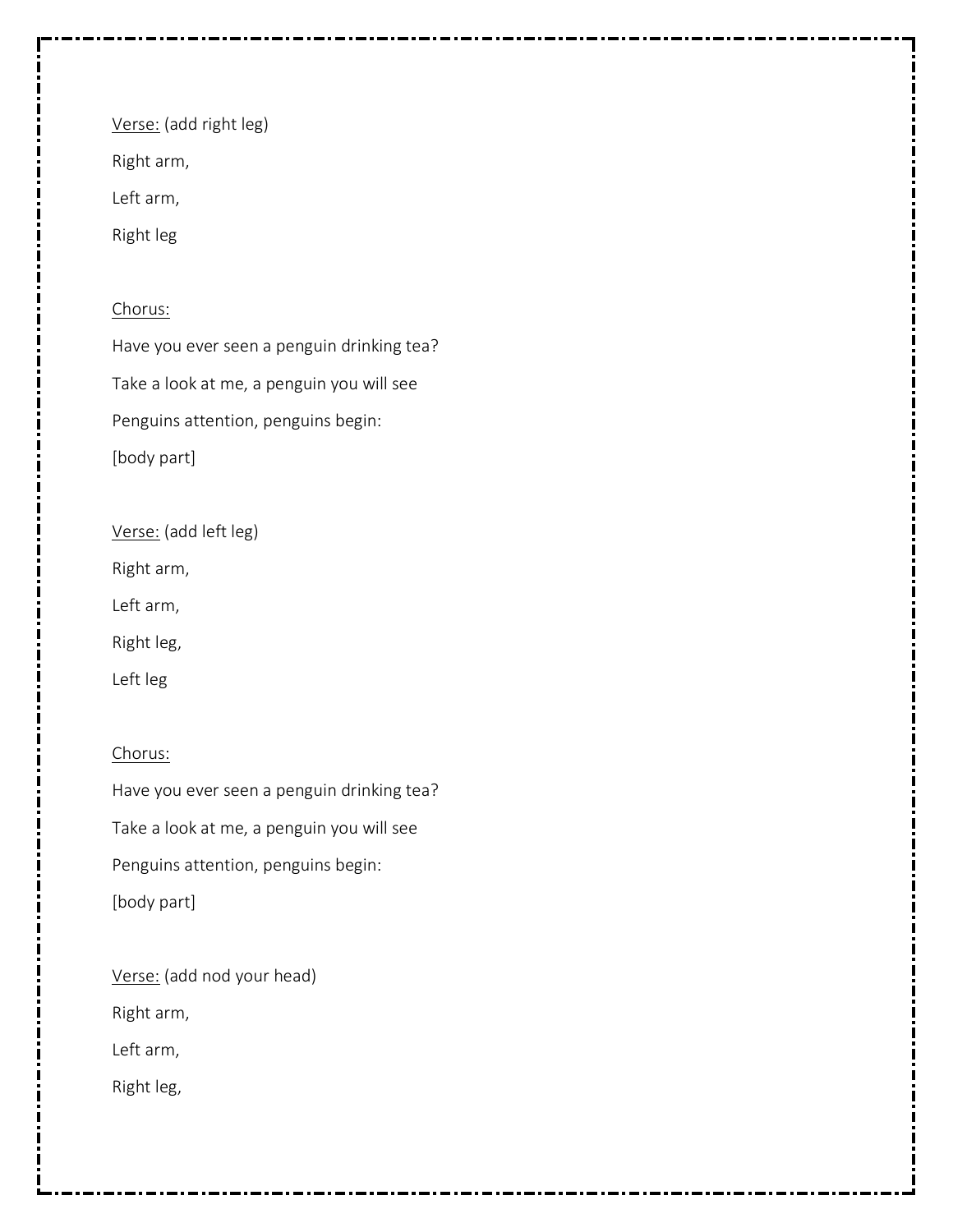Nod your head

### Chorus:

Have you ever seen a penguin drinking tea? Take a look at me, a penguin you will see Penguins attention, penguins begin: [body part]

Verse: (add turn around)

Right arm,

Left arm,

Right leg,

Left leg,

Nod your head

Turn around

## Chorus:

Have you ever seen a penguin drinking tea? Take a look at me, a penguin you will see Penguins attention, penguins begin: [body part]

Verse: (add stick out your tongue) Right arm, Left arm,

Right leg,